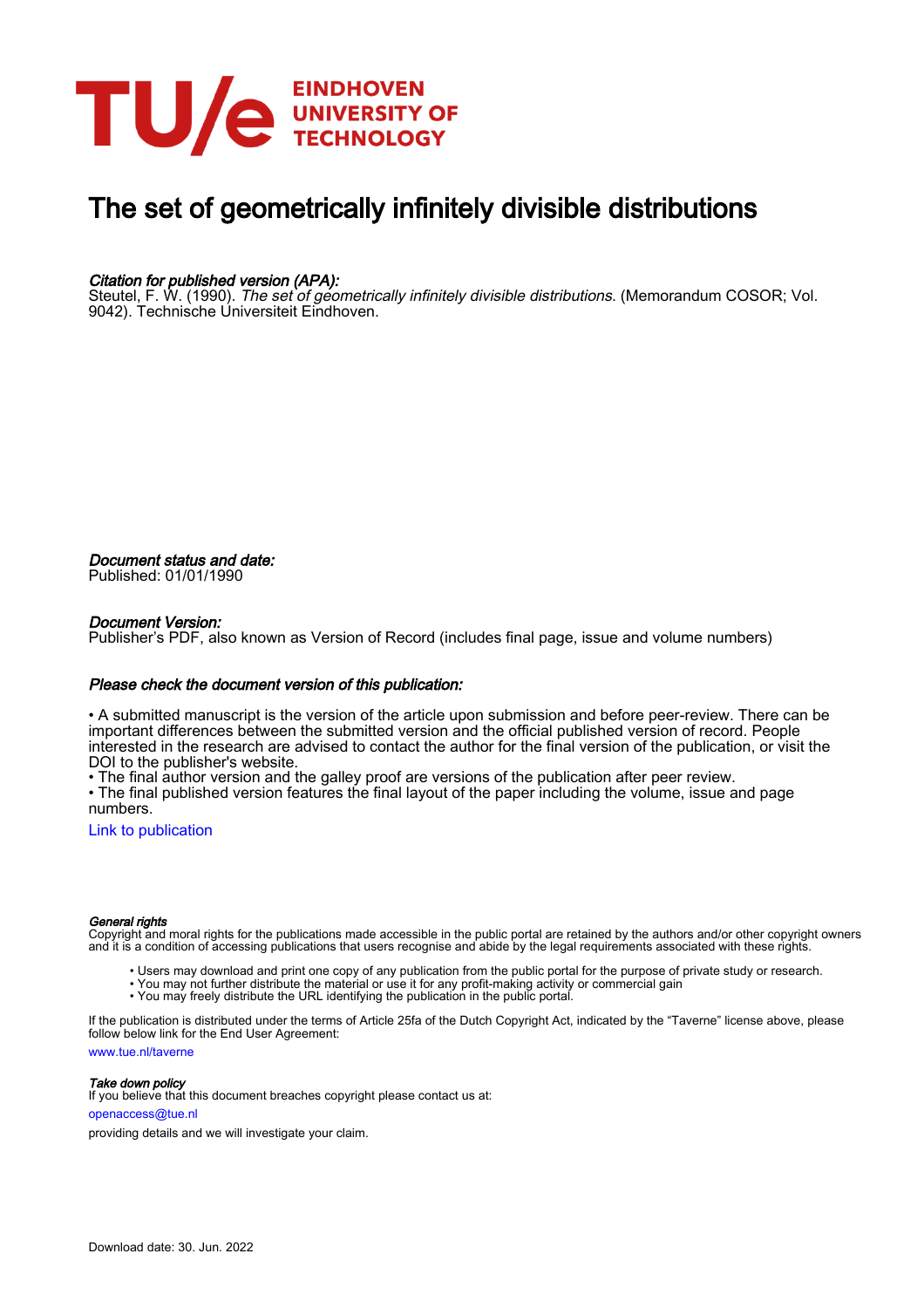## TECHNISCHE UNIVERSITEIT EINDHOVEN Faculteit Wiskunde en Informatica

Memorandum COSOR 90-42

 $\sim 10^{-1}$ 

The set of geometrically infinitely divisible distributions

F.W. Steutel

Eindhoven University of Technology Department of Mathematics and Computing Science P.O. Box 513 5600 MB Eindhoven The Netherlands

 $\mathcal{L}^{\pm}$ 

 $\mathcal{L}_{\text{in}}$ 

Eindhoven, November 1990 The Neterlands

 $\sim 100$  km s  $^{-1}$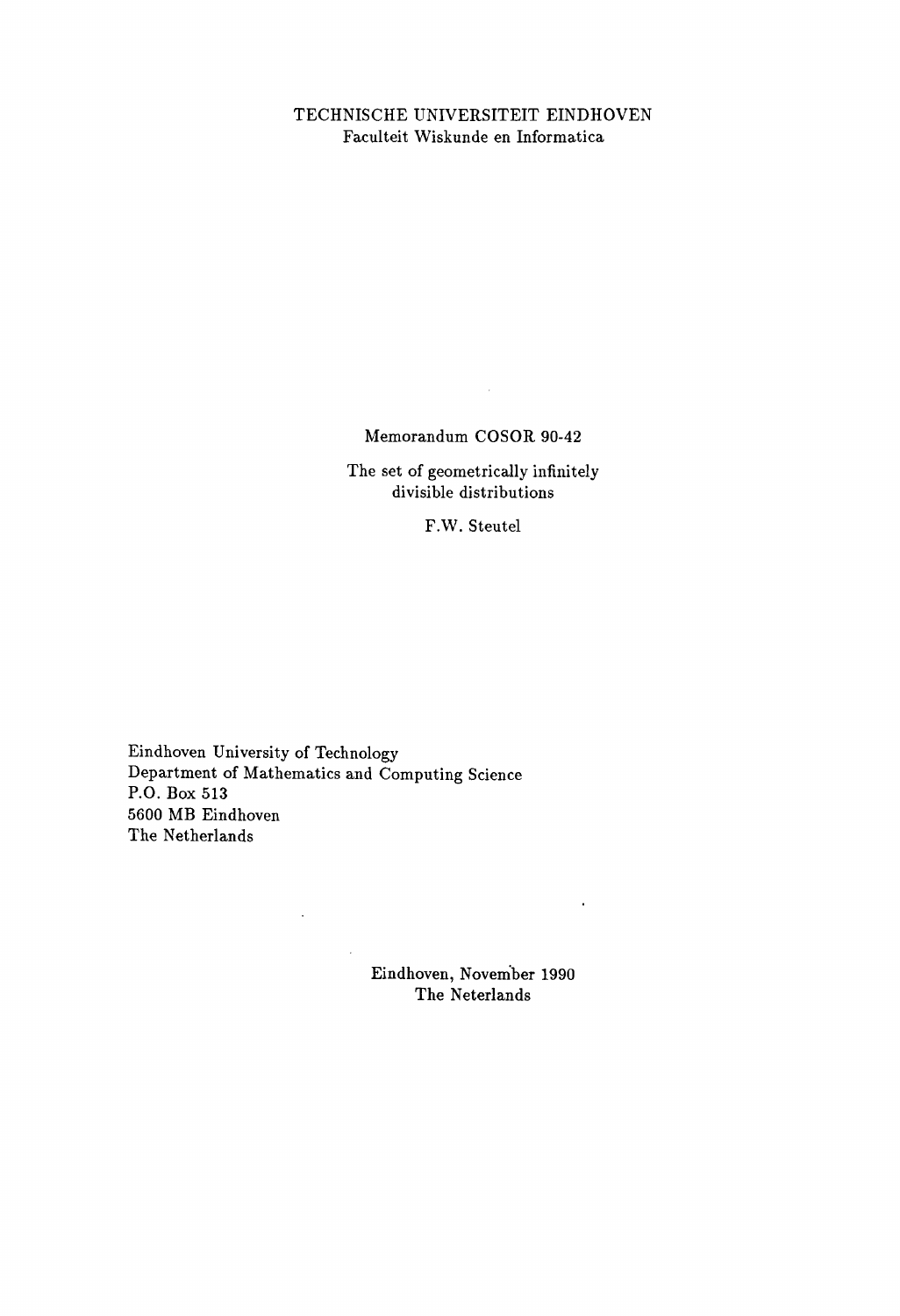# **THE SET OF GEOMETRICALLY INFINITELY DIVISIBLE DISTRIBUTIONS**

F.W. Steutel<sup>1</sup>, Eindhoven University of Technology

#### Abstract

Klebanove.a. (1984) have shown that the set of geometrically infinitely divisible distributions coincides with the closure of the set of compound geometric distributions. We prove that from this it follows that (mixtures of) log-convex densities on  $(0,\infty)$  are geometrically infinitely divisible. The results of Pillai and Sandhya (1990) are easy consequences of this.

## 1. Introduction and summary

Geometric infinite divisibility (g.i.d) was introduced by Klebanov e.a. (1984). Pillai and Sandhya (1990) consider the g.i.d. of distributions with a completely monotone density. Unfortunately, their paper contains several mistakes (one of which is attributed to me) and misprints, and somehow in the definition of g.i.d. a line seems to have disappeared. So we start by giving the definition.

*Definition* 1.1. A random variable  $(r.v.)$  Y (or its distribution, its density, or its characteristic function) is said to be geometrically infinitely divisible, if for every  $p \in (0,1)$  i.i.d. r.v.'s  $X_1(p), X_2(p), \ldots$  exist such that

$$
Y = X_1(p) + \ldots + X_{N_p}(p) ,
$$

where  $N_p$  is independent of  $X_1(p), X_2(p), ...,$  and

$$
P(N_p = n) = (1 - p)p^{n-1} \quad (n = 1, 2, ...).
$$

Writing  $\phi_Z$  for the characteristic function (ch.f.) of a r.v. Z, and abbreviating  $\phi_{X(p)}$  to  $\phi_p$ , we see that the condition for g.i.d. is equivalent to: for every  $p \in (0,1)$  there is a ch.f.  $\phi_p$ such that

(1.1) 
$$
\phi_Y(t) = \frac{(1-p)\phi_p(t)}{1-p\phi_p(t)}.
$$

In the subsequent sections we give simple proofs of some results of Klebanov e.a. (1984), one of which says that the set of g.i.d. distributions is equal to the closure (in the sense of wealk convergence) of the set of compound geometric distributions. This result is then used to prove that (mixtures of) log-convex densities on  $(0,\infty)$  are g.i.d. The g.i.d. of completely monotone densities, considered by Pillai and Sandhya, is an easy consequence of this. Finally, it shown that a certain type of subclass of g.i.d. distributions is closed under mixing, but not the whole class.

<sup>1</sup>Postal addres: Department of Mathematics and Computing Science, Eindhoven University of Technology, P.O. Box 513, 5600 MB Eindhoven, The Netherlands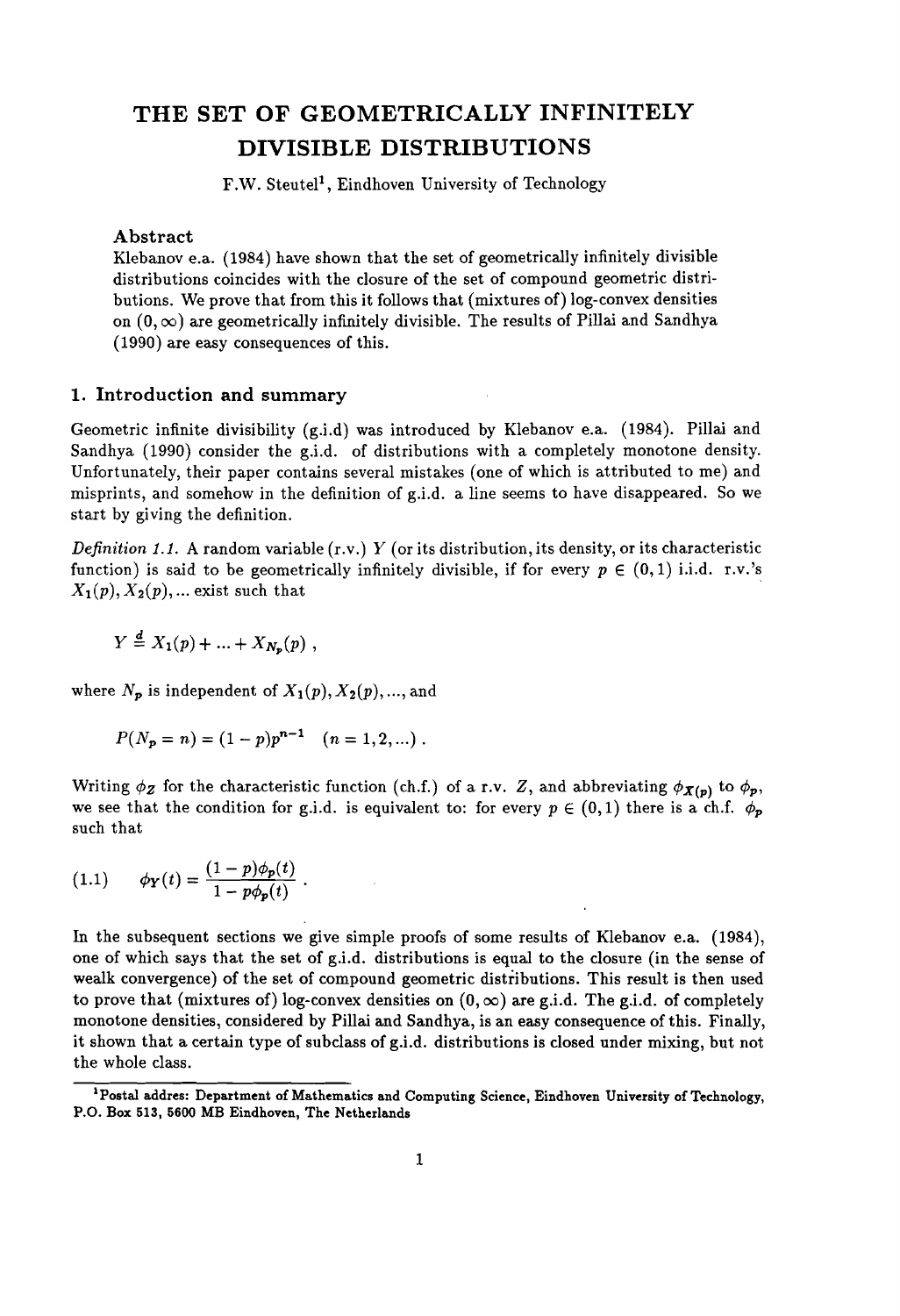## 2. The class of g.i.d. distributions

We shall need the following result from Steutel (1968)

*Lemma* 2.1. The function

$$
\frac{\lambda}{\lambda-h(t)}
$$

is a ch.f. for every  $\lambda > 1$  iff  $e^{h(t)}$  is an infinitely divisible (inf.div.) ch.f.

The set of functions h such that  $exp(h)$  is an inf.div. ch.f. will be denoted by  $H$ . From (1.1) and Definition 1.1. it follows that  $\phi = \phi_Y$  is g.i.d. iff the function

(2.1) 
$$
\phi_p(t) = \frac{\phi(t)}{1 - p + p\phi(t)} = \frac{1}{p + (1 - p)/\phi}
$$

is a ch.f. for every  $p \in (0,1)$ . If we put  $\lambda = (1-p)^{-1}$ , from Lemma 2.1 it immediately follows that we have

*Theorem 2.2.* (Klebanov e.a.). A ch.f.  $\phi$  is g.i.d. iff  $exp(1 - 1/\phi)$  is an inf.div. ch.f.

It is now quite easy to characterize the g.i.d. distributions as follows (Klebanov e.a. first prove Theorem 2.3 and then Theorem 2.4).

*Theorem* 2.3. (Klebanov e.a.). The set of g.i.d. distributions is equal to the closure, in the sense of weak convergence, of the set of compound geometric distributions.

*Proof.* From Lemma 2.1. we know that a ch.f.  $\phi$  is g.i.d. iff  $1 - 1/\phi \in \mathcal{H}$ , i.e. iff

$$
\phi(t) = \frac{1}{1 - h(t)}
$$

with  $h \in \mathcal{H}$ . Now, by De Finetti's theorem (Lukacs (1970)) we have:  $\exp(h)$  is inf.div. iff

$$
h(t) = \lim_{m \to \infty} \alpha_m(g_m(t) - 1) ,
$$

where the  $\alpha_m$  are positive numbers and the  $g_m$  are ch.f.'s. It follows that  $\phi$  is g.i.d. iff

$$
\phi(t) = \lim_{m \to \infty} \frac{1}{1 - \alpha_m(g_m(t) - 1)},
$$

i.e. iff  $\phi$  is the limit of a sequence of compound geometric distributions.

*Corollary* 2.4. Geometrically infinitely divisible distributions are infinitely divisible.

*Corollary* 2.5. All compound geometric distributions are g.i.d.

*Remark 1.* If  $\phi$  is compound geometric, say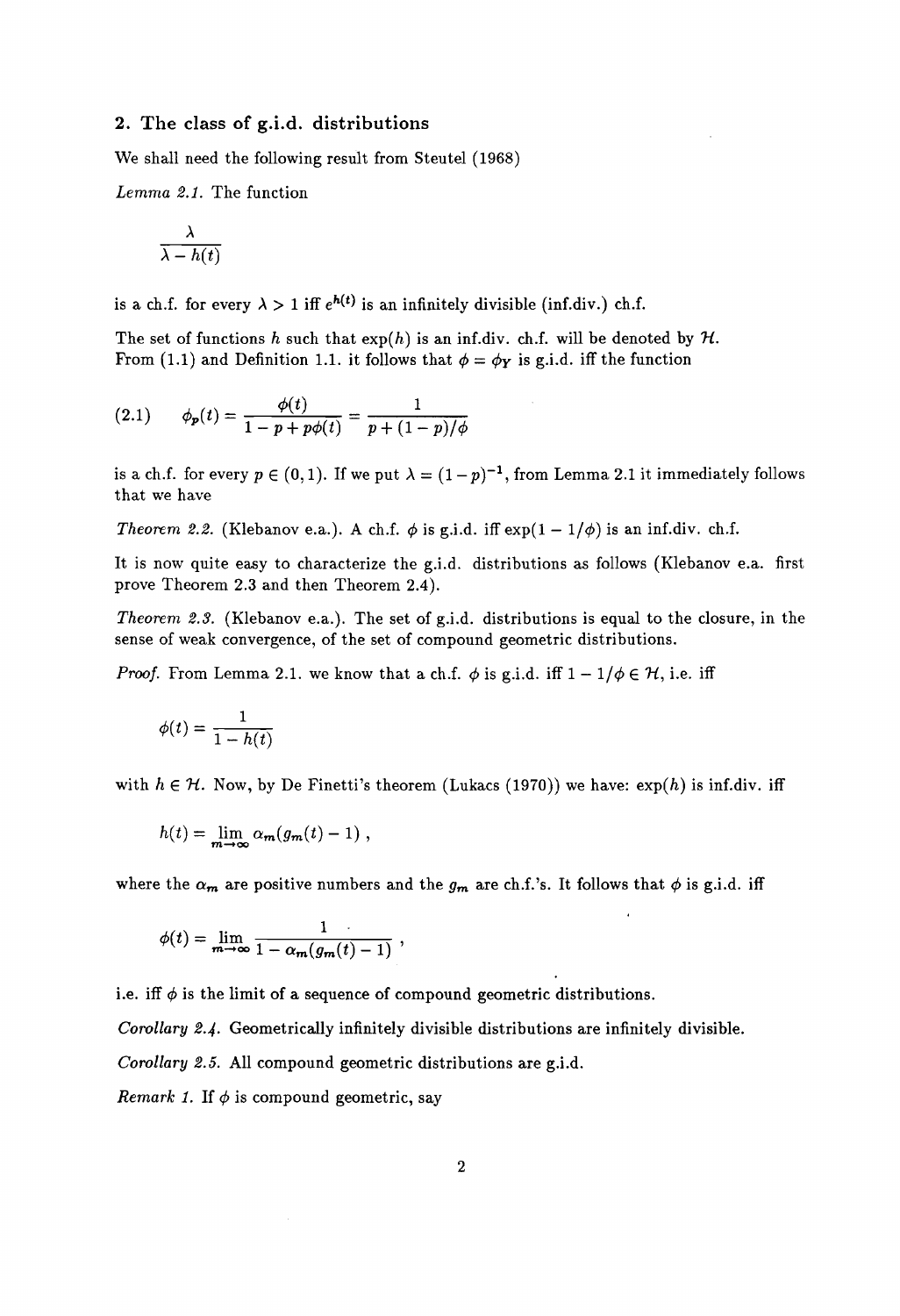$$
\phi(t)=\frac{1}{1-\alpha(g(t)-1)}\;,
$$

then  $\phi_p$  as meant in Definition 1.1 is given by

$$
\phi_{p}(t) = \frac{1}{1 - \alpha(1 - p)(g(t) - 1)},
$$

which is again compound geometric; this immediately shows that compound geometric distributions are g.i.d.

*Remark* 2. It is not hard to see that the set of "Poisson infinitely divisible" ch.f.'s defined by the analogous requirement that

$$
\phi(t) = \phi_{\mu}(t) \exp(\mu(\phi_{\mu}(t) - 1)) \quad \text{(all } \mu > 0),
$$

coincides with the set of all inf.div. distributions.

#### 3. Log-convex **and** completely monotone densities

A compound geometric distribution  $(p_n)_0^{\infty}$  on  $\{0,1,2,...\}$  has a probability generating function (p.g.f.) *P* of the form

$$
P(z) = \frac{1-p}{1-pG(z)},
$$

where *G* is a p.g.f. with  $G(0) = 0$ . Putting  $1 - p = p_0$  and  $pG(z) = zQ(z)$  we obtain a wellknown lemma (see Steutel (1971), p. 83/84).

*Lemma* 3.1. A distribution  $(p_n)_0^{\infty}$  on  $\{0,1,2,...\}$ , with  $p_0 > 0$ , is compound geometric iff the  $(q_k)_0^{\infty}$  defined by

$$
(3.1) \qquad p_{n+1} = \sum_{k=0}^{n} q_k p_{n-k} \quad (n = 0, 1, 2, \ldots)
$$

are all nonnegative.

The following lemma is also wellknown; we present it with a simple proof.

*Lemma* 3.2. If  $(p_n)_0^{\infty}$  with  $p_0 > 0$  is a log-convex distribution on  $\{0, 1, 2, ...\}$ , i.e. if

$$
(3.2) \t p_{n+1}p_{n-1} \geq p_n^2 \t (n = 1, 2, ....),
$$

then  $(p_n)_0^{\infty}$  is compound geometric.

*Proof.* We show that the  $q_k$  defined by (3.1) are nonnegative. Since by (3.2) all  $p_n$  are positive we may write (3.1) as

 $\ddot{\phantom{0}}$ 

(3.3) 
$$
\frac{p_{n+1}}{p_n} = \sum_{k=0}^n q_k \frac{p_{n-k}}{p_n} \quad (n = 0, 1, 2, ...).
$$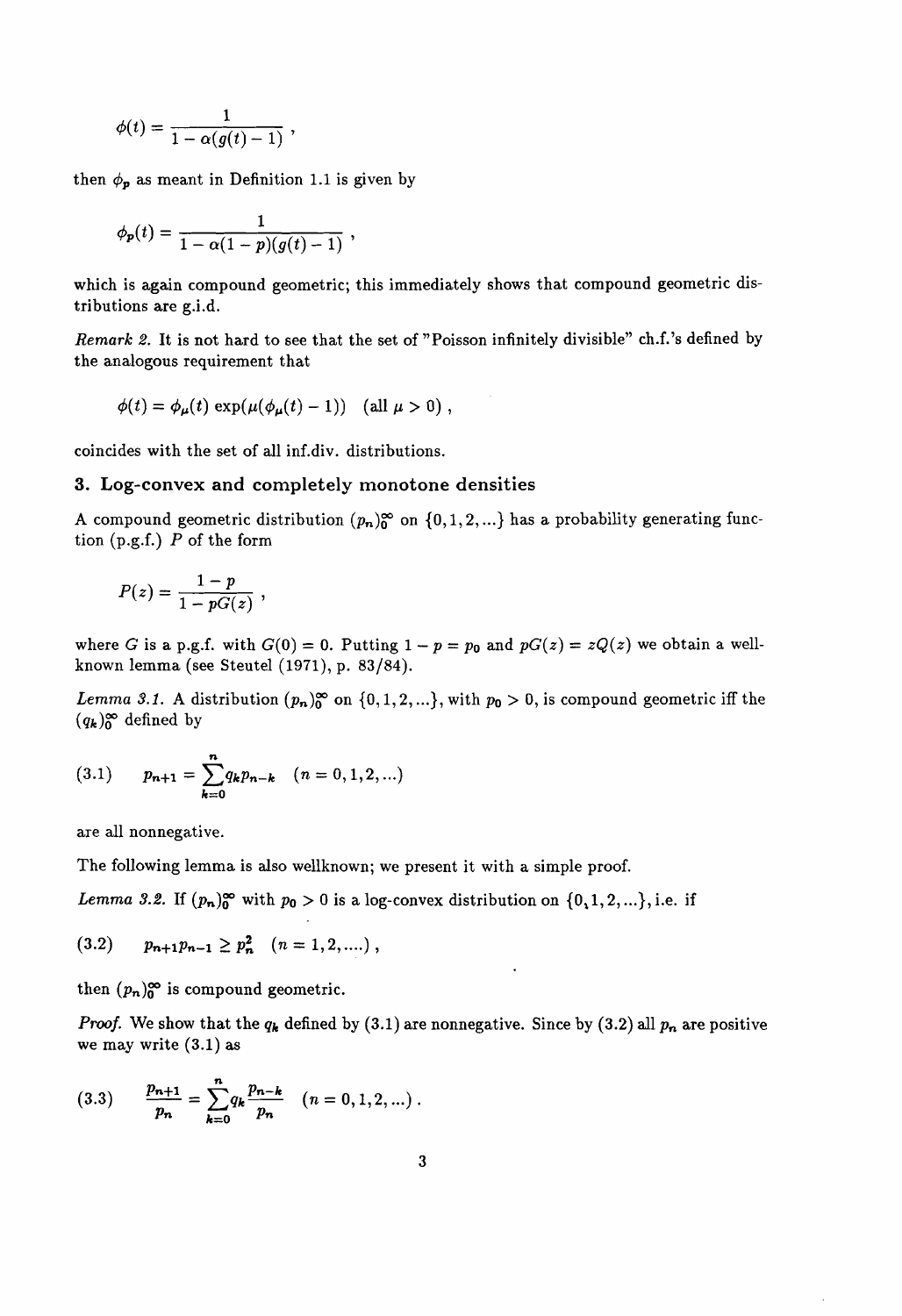From (3.3) together with (3.2) written as  $p_{n+1}/p_n \geq p_n/p_{n-1}$  it follows that

$$
(3.4) \qquad 0 \leq \frac{p_{n+1}}{p_n} - \frac{p_n}{p_{n-1}} = \sum_{k=0}^{n-1} q_k \left( \frac{p_{n-k}}{p_n} - \frac{p_{n-k-1}}{p_{n-1}} \right) + \frac{p_0}{p_n} q_n \; .
$$

Since  $q_0 \geq 0$  we may proceed by induction. Supposing the  $q_k \geq 0$  for  $k = 0, 1, ..., n - 1$  from (3.4) it follows by use of (3.2) again that  $q_n \geq 0$ .

As a corollary to Lemma 3.2 we obtain from Corollary 2.5

*Theorem 3.3.* Log-convex lattice distributions are g.i.d.

By a simple approximation argument (see e.g. Steutel (1970), p. 89) together with the fact that the set of g.i.d. distributions is closed under weak convergence, we obtain

*Theorem 3.4.* Log-convex densities one  $(0, \infty)$  are g.i.d.

Since completely monotone densities are log-convex we immdeiately have

*Corollary* 3.5. Completely monotone densities on  $(0, \infty)$  are g.i.d.

*Remark* 1. The proof of Corollary 3.5. as given as Theorem 2.1 in Pillai and Sandhya (1990) makes use of the technique used in Steutel (1967), based on the location of the zeroes of n

 $\sum p_k \lambda_k / (\lambda_k + s)$ . This, elementary but rather cumbersome technique can be avoided by use 1 of equation (3.1).

*Remark 2.* Since not all log-convex densities are completely monotone, not all g.i.d. densities are completely monotone (compare Theorem 2.2 in Pillai and Sandhya (1990)).

#### **4. Mixtures**

Since log-convexity is preserved under mixing, one might conjecture that the class of g.i.d. distributions is closed under mixing. The following example shows that this is not so. The p.g.f.'s  $(2-z)^{-1}$  and  $(2-z^2)^{-1}$  are (compound) geometric and hence g.i.d. For the mixture to be g.i.d. we need that in

$$
\frac{\frac{1}{2}}{2-z}+\frac{\frac{1}{2}}{2-z^2}=\frac{1}{2}\left(1-\frac{z+z^2-z^3}{4-z-z^2}\right)^{-1},
$$

the function  $\frac{1}{2}(z+z^2-z^3)/(4-z-z^2)$  is a p.g.f., which it is not as its coefficient of  $z^3$  is negative. However we do have the following result.

*Theorem 4.1.* If  $\phi$  is g.i.d., i.e.  $\phi = (1 - h)^{-1}$  with  $h \in \mathcal{H}$ , then

$$
\gamma(t)=\int\limits_0^\infty\frac{1}{1-xh(t)}dG(x)
$$

is a g.i.d. ch.f. for any distribution function G on  $[0,\infty)$ .

*Proof.* Since by Corollary 3.5.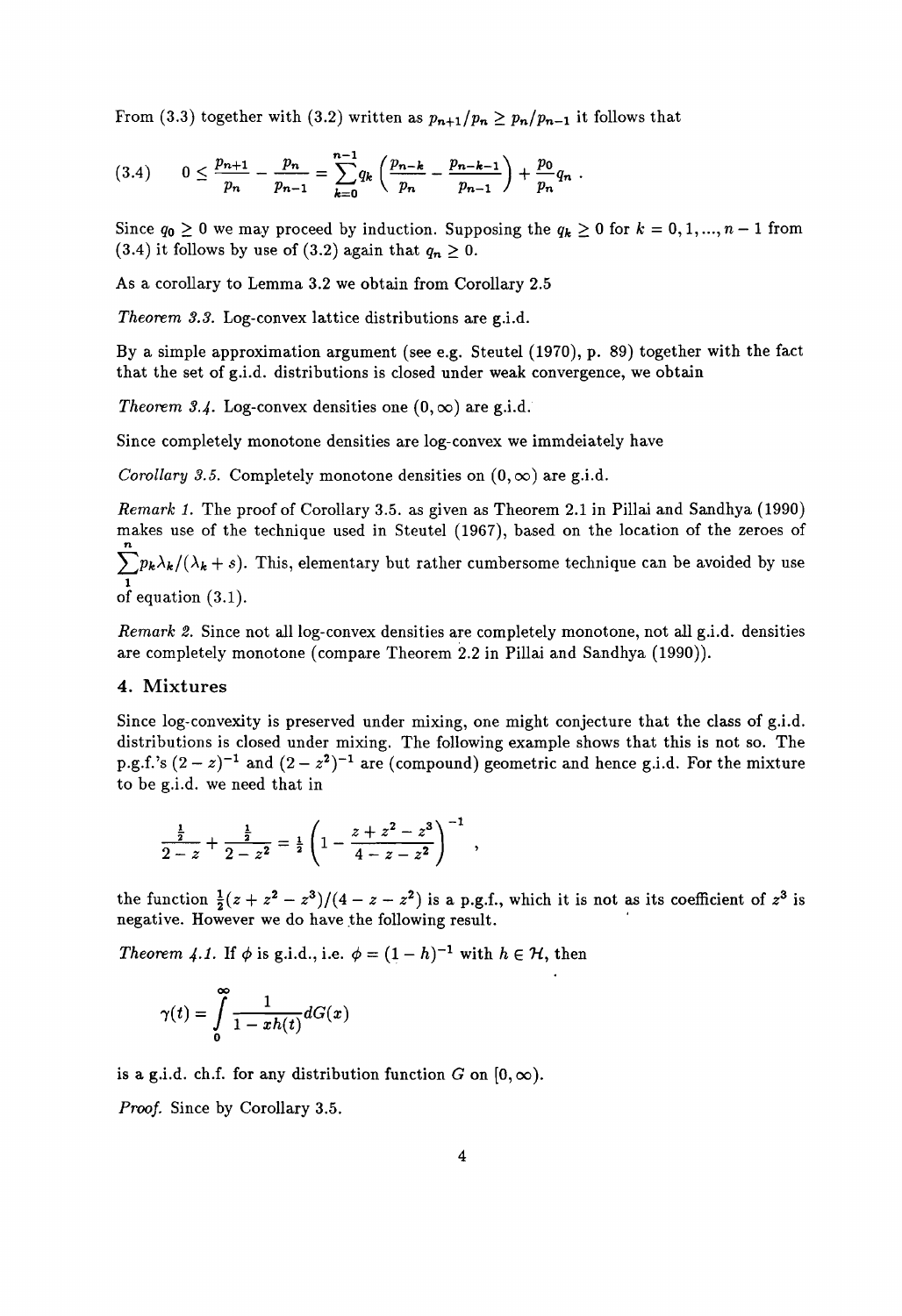$$
g(s) = \int_{0}^{\infty} \frac{1}{1+xs} dG(x)
$$

is the Laplace-Stieltjes transform  $(L.S.T)$  of a g.i.d. distribution it follows (cf. Theorem 2.2) that  $k$  defined by

$$
k(s) = \exp(1-\frac{1}{g(s)})
$$

is the L.S.T. of an inf.div. distribution. As a consequence (see e.g. Feller (1971))  $k(-h(t))$ is an inf.div. ch.f. (see also Steutel (1971), p. 59), i.e.  $\exp(1 - 1/\gamma(t))$  is an inf.div. ch.f., or  $\gamma$  is g.i.d.

*Remark.* The trivial identity  $\phi = 1(1 - (1 - \phi^{-1}))$  implies that

$$
\int\limits_0^\infty\frac{1}{1-x(1-\phi^{-1})}dG(x)
$$

is g.i.d. if *y* is g.i.d.

### References

- Feller, W. (1971) *An introduction to probability theory and its applications,* Vol. 2, 2-nd ed. Wiley, New York.
- Klebanov, L.B., Maniya, G.M. and Melamed, LA. (1984) A problem of Zolotarev and analogs ofinfinitely divisible and stable distributions in a scheme for summing a random number of random variables, *Theor. Prob.Appl.* 4, 29, 791-794.
- Lukacs, E. (1970) *Characteristic functions,* 2-nd. ed. Griffin, London.
- Pillai, R.N. and Sandhya, E. (1990) Distributions with a complete monotone density and geometric infinite divisibility, *Adv.Appl.Prob.* 22, 751-754.
- Steutel, F.W. (1967) Note on the infinite divisibility of exponential mixtures, *Ann.Math.Statist.* 38, 1303-1305.
- Steutel, F.W. (1968) A class of infinitely divisible mixtures. *Ann.Math.Statist.* 39, 1153-  $1157.$
- Steutel, F.W. (1971) Preservation of infinite divisibility under mixing, and related topics, *Mathematical Centre Tracts* 33, Mathematical Centre, Amsterdam.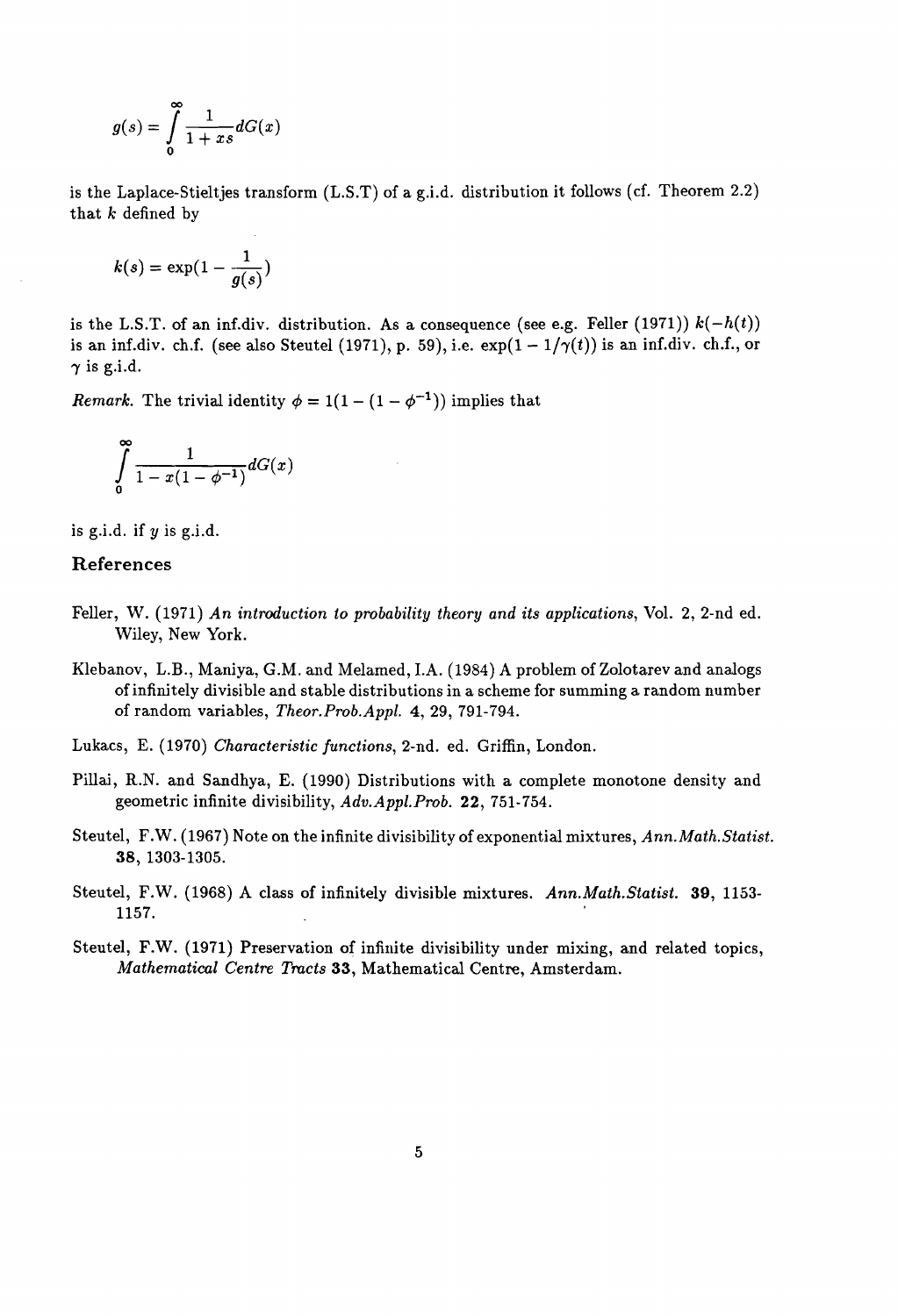# EINDHOVEN UNIVERSITY OF TECHNOLOGY Department of Mathematics and Computing Science PROBABILITY THEORY, STATISTICS, OPERATIONS RESEARCH AND SYSTEMS **THEORY** P.O. Box 513 5600 MB Eindhoven - The Netherlands Secretariate: Dommelbuilding 0.03 Telephone: 040 - 47 3130

 $\mathcal{A}^{\mathcal{A}}$ 

 $\sim$ 

List of COSOR-memoranda - 1990

| Number    | Month          | Author                                     | Title                                                                             |
|-----------|----------------|--------------------------------------------|-----------------------------------------------------------------------------------|
| $M$ 90-01 | <b>January</b> | I.J.B.F. Adan<br>J. Wessels<br>W.H.M. Zijm | Analysis of the asymmetric shortest queue problem<br>Part 1: Theoretical analysis |
| M 90-02   | <b>January</b> | D.A. Overdijk                              | Meetkundige aspecten van de productie van kroonwielen                             |
| $M$ 90-03 | February       | I.J.B.F. Adan<br>J. Wessels<br>W.H.M. Zijm | Analysis of the assymmetric shortest queue problem<br>Part II: Numerical analysis |
| $M$ 90-04 | March          | P. van der Laan<br>L.R. Verdooren          | Statistical selection procedures for selecting the best variety                   |
| M 90-05   | March          | W.H.M. Zijm<br>E.H.L.B. Nelissen           | Scheduling a flexible machining centre                                            |
| A 90-06   | March          | G. Schuller<br>W.H.M. Zijm                 | The design of mechanizations: reliability, efficiency and flexibility             |
| A 90-07   | March          | W.H.M. Zijm                                | Capacity analysis of automatic transport systems in an assembly fac-<br>tory      |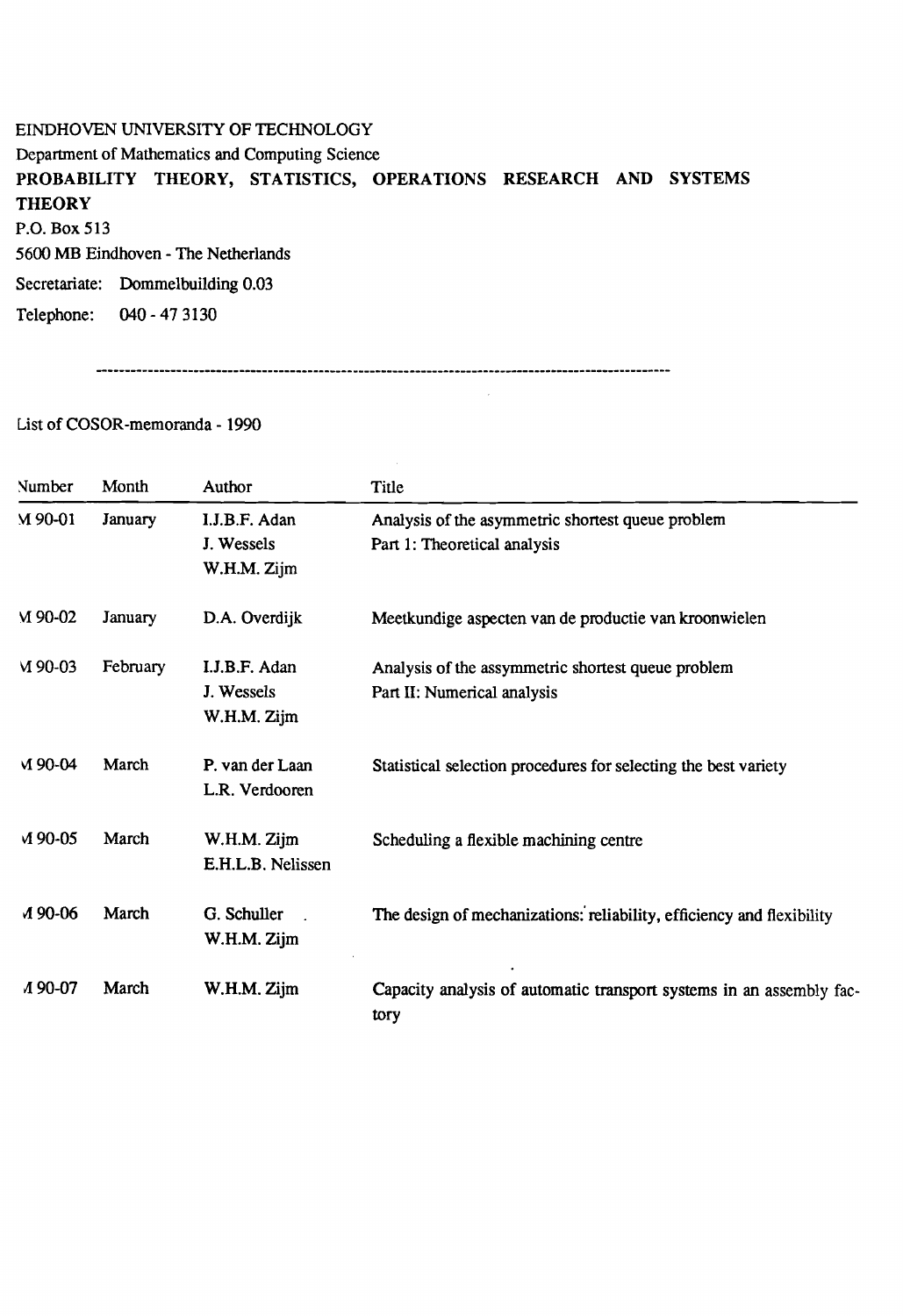| Number  | Month | Author                                       | Title                                                                                                                |
|---------|-------|----------------------------------------------|----------------------------------------------------------------------------------------------------------------------|
| M 90-08 | March | G.J. v. Houtum<br>W.H.M. Zijm                | Computational procedures for stochastic multi-echelon production<br>systems<br>(Revised version)                     |
| M 90-09 | March | P.J.M. van<br>Laarhoven<br>W.H.M. Zijm       | Production preparation and numerical control in PCB assembly                                                         |
| M 90-10 | March | F.A.W. Wester<br>J. Wijngaard<br>W.H.M. Zijm | A hierarchical planning system versus a schedule oriented planni:<br>system                                          |
| M 90-11 | April | A. Dekkers                                   | Local Area Networks                                                                                                  |
| M 90-12 | April | P. v.d. Laan                                 | On subset selection from Logistic populations                                                                        |
| M 90-13 | April | P. v.d. Laan                                 | De Van Dantzig Prijs                                                                                                 |
| M 90-14 | June  | P. v.d. Laan                                 | Beslissen met statistische selectiemethoden                                                                          |
| M 90-15 | June  | F.W. Steutel                                 | Some recent characterizations of the exponential and geometric<br>distributions                                      |
| M 90-16 | June  | J. van Geldrop<br>C. Withagen                | Existence of general equilibria in infinite horizon economies w<br>exhaustible resources. (the continuous time case) |
| M 90-17 | June  | P.C. Schuur                                  | Simulated annealing as a tool to obtain new results in plane geometi                                                 |
| M 90-18 | July  | F.W. Steutel                                 | Applications of probability in analysis                                                                              |
| M 90-19 | July  | I.J.B.F. Adan<br>J. Wessels<br>W.H.M. Zijm   | Analysis of the symmetric shortest queue problem                                                                     |
| M 90-20 | July  | I.J.B.F. Adan<br>J. Wessels<br>W.H.M. Zijm   | Analysis of the asymmetric shortest queue problem with thresho<br>jockeying                                          |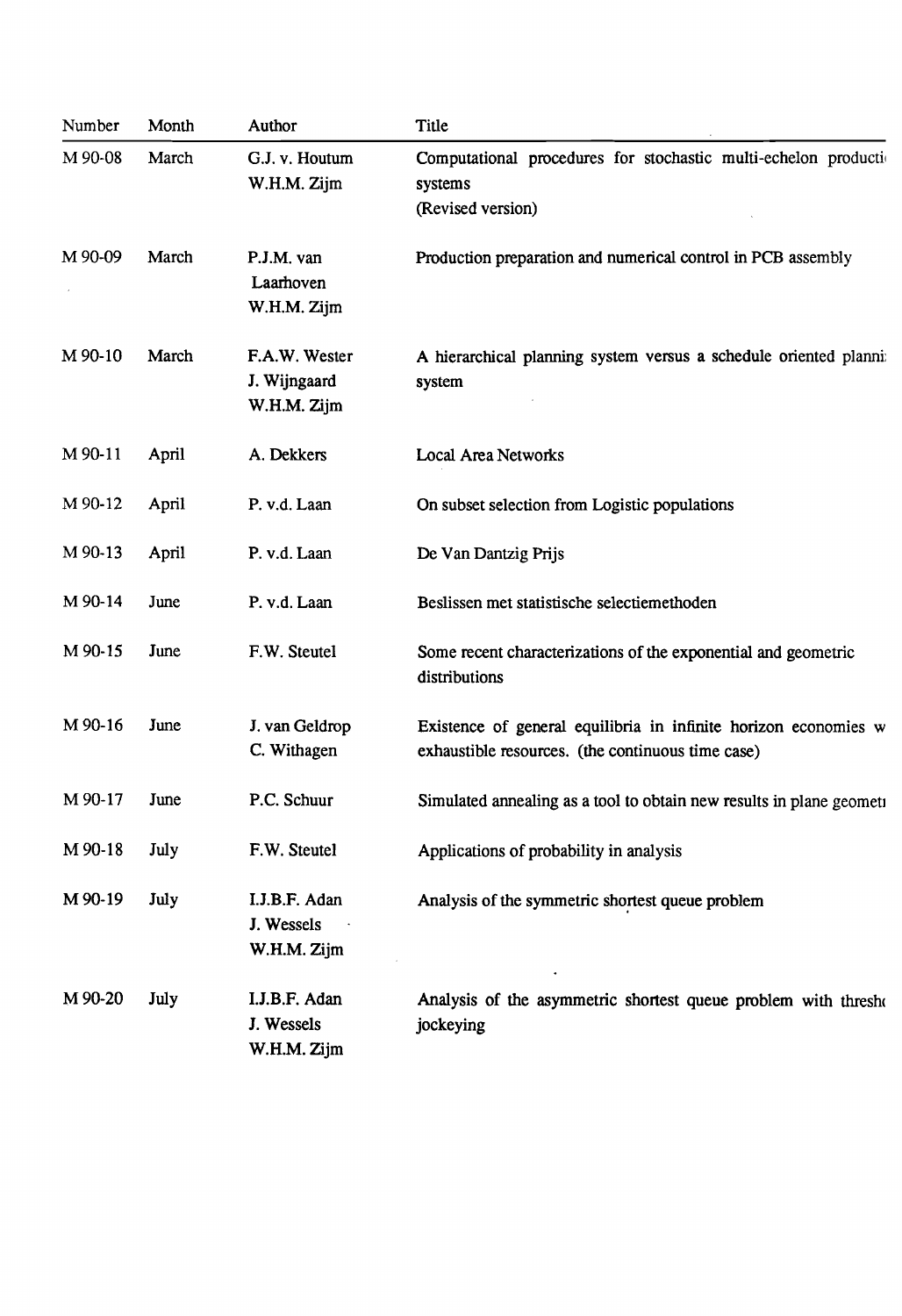| Number    | Month  | Author                                         | Title                                                                                                                         |
|-----------|--------|------------------------------------------------|-------------------------------------------------------------------------------------------------------------------------------|
| M 90-21   | July   | K. van Harn<br>F.W. Steutel                    | On a characterization of the exponential distribution                                                                         |
| M 90-22   | July   | A. Dekkers<br>J. van der Wal                   | Performance analysis of a volume shadowing model                                                                              |
| M 90-23   | July   | A. Dekkers<br>J. van der Wal                   | Mean value analysis of priority stations without preemption                                                                   |
| M 90-24   | July   | D.A. Overdijk                                  | Benadering van de kroonwielflank met behulp van regeloppervlakken<br>in kroonwieloverbrengingen met grote overbrengverhouding |
| M 90-25   | July   | J. van Oorschot<br>A. Dekkers                  | Cake, a concurrent Make CASE tool                                                                                             |
| M 90-26   | July   | J. van Oorschot<br>A. Dekkers                  | Measuring and Simulating an 802.3 CSMA/CD LAN                                                                                 |
| M 90-27   | August | D.A. Overdijk                                  | Skew-symmetric matrices and the Euler equations of rotational<br>motion for rigid systems                                     |
| M 90-28   | August | A.W.J. Kolen<br>J.K. Lenstra                   | <b>Combinatorics in Operations Research</b>                                                                                   |
| M 90-29   | August | R. Doombos                                     | Verdeling en onafhankelijkheid van kwadratensommen in de<br>variantie-analyse                                                 |
| M 90-30   | August | M.W.I. van Kraaij<br>W.Z. Venema<br>J. Wessels | Support for problem solving in manpower planning problems                                                                     |
| $M$ 90-31 | August | I. Adan<br>A. Dekkers                          | Mean value approximation for closed queueing networks with multi<br>server stations                                           |
| M 90-32   | August | F.P.A. Coolen<br>P.R. Mertens<br>M.J. Newby    | A Bayes-Competing Risk Model for the Use of Expert Judgment in<br><b>Reliability Estimation</b>                               |